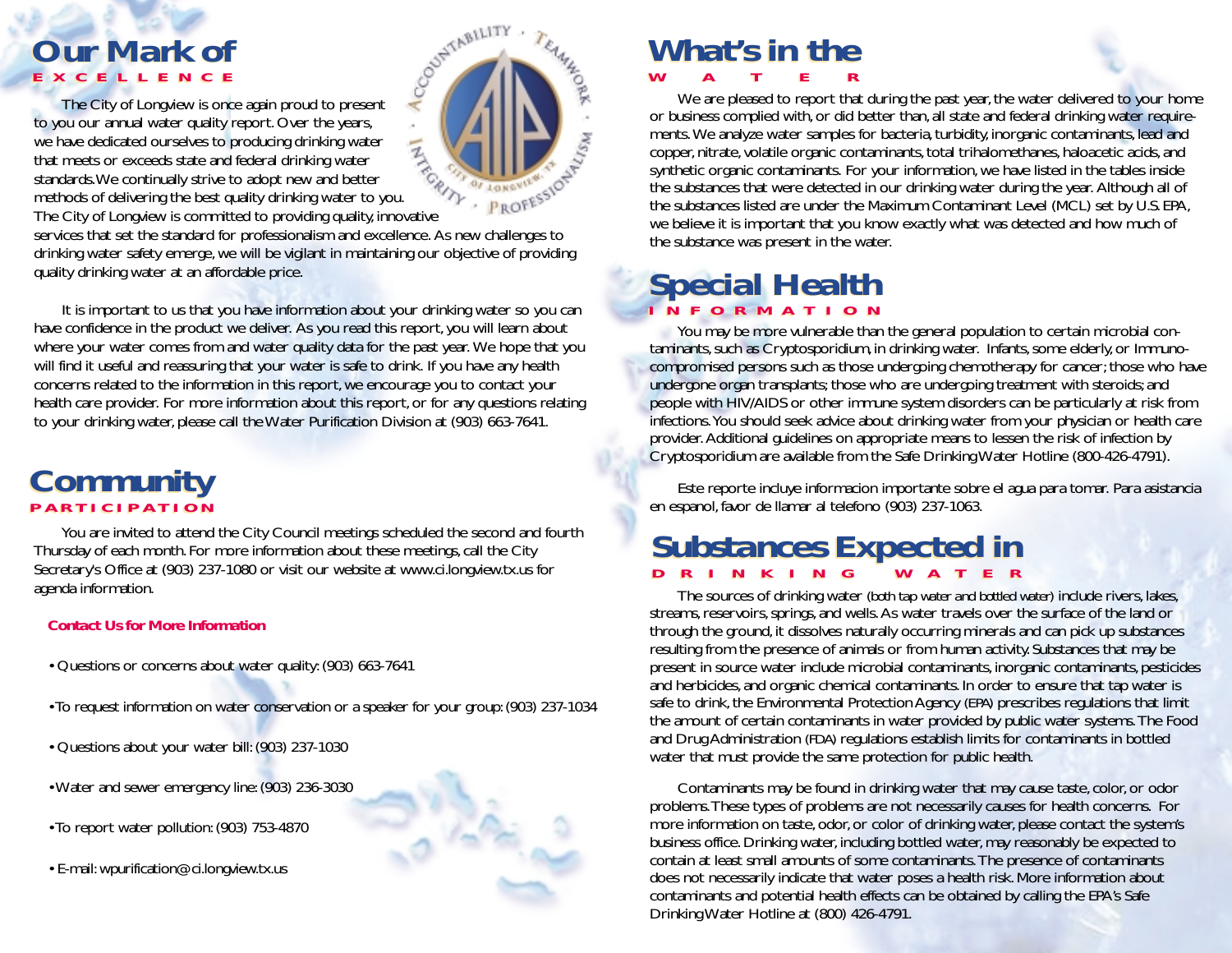#### *Regulated* **SUBSTANCES** *Regulated* **SUBSTANCES** *Table*

| Year | Constituent                  | Average                | Range of<br><b>Detected Levels</b>          | <b>MCL</b> | <b>MCLG</b>         | <b>Typical</b><br>Source                                                                                     |
|------|------------------------------|------------------------|---------------------------------------------|------------|---------------------|--------------------------------------------------------------------------------------------------------------|
| 2002 | Barium (ppm)                 | 0.050                  | $0.043 - 0.057$                             | 2          | 2                   | Discharge of drilling wastes; Discharge from<br>metal refineries; Erosion of natural deposits                |
| 2002 | Fluoride (ppm)               | 0.70                   | $0.68 - 0.83$                               | 4          | 4                   | Erosion of natural deposits; Water additive<br>which promotes strong teeth                                   |
| 2002 | Nitrate (ppm)                | 0.16                   | $0.11 - 0.21$                               | 10         | 10                  | Runoff from fertilizer use; Leaching from<br>septic tanks, sewage; Erosion of natural<br>deposits            |
| 2002 | Total Haloacetic Acids (ppb) | 20.1                   | $ND - 43.0$                                 | 60         | <b>NA</b>           | By-product of drinking water chlorination                                                                    |
| 2002 | Total Trihalomethanes (ppb)  | 51.9                   | $29.0 - 91.8$                               | 80         | <b>NA</b>           | By-product of drinking water chlorination                                                                    |
| Year | Constituent                  | The 90th<br>Percentile | # of Sites Exceeding<br><b>Action Level</b> |            | <b>Action Level</b> | <b>Typical</b><br>Source                                                                                     |
| 2000 | Lead (ppb)                   | 1.4                    | 0                                           |            | 15                  | Corrosion of household plumbing systems;<br>Erosion of natural deposits                                      |
| 2000 | Copper (ppm)                 | 0.051                  | 0                                           |            | 1.3                 | Corrosion of household plumbing systems;<br>Erosion of natural deposits; Leaching<br>from wood preservatives |

*The City of Longview is on a reduced sampling schedule for lead and copper.The results listed above are distribution samples taken from the customers' tap. Lead and copper have not been detected in water leaving the water treatment facilities.The source of lead and copper is corrosion of household plumbing systems.*

| Year | Constituent     | <b>Highest Single</b><br>Measurement | Lowest Monthly % of<br><b>Samples Meeting Limits</b> | Turbidity Limits | <b>Typical</b><br>source |
|------|-----------------|--------------------------------------|------------------------------------------------------|------------------|--------------------------|
| 2002 | Turbidity (NTU) | 0.29                                 | 100                                                  | 0.3              | Soil runoff              |

Turbidity has no health effects. However, turbidity can interfere with disinfection and provide a medium for microbial growth. Turbidity is measured in Nephelometric Turbidity Units *(NTU) and is a measurement of water clarity. This water quality parameter is monitored as a Treatment Technique (TT).*

| Year | Constituent             | <b>Highest Monthly %</b><br>of Positive Samples | <b>WCL</b> | <b>MCLG</b> | Units of<br><b>Measure</b> | Typical<br>Source                    |
|------|-------------------------|-------------------------------------------------|------------|-------------|----------------------------|--------------------------------------|
| 2002 | Total Coliform Bacteria |                                                 |            |             | Presence                   | Naturally present in the environment |
| 2002 | Fecal Coliform Bacteria |                                                 | $***$      |             | Presence                   | Human and animal fecal waste         |

*Coliforms are bacteria that are naturally present in the environment and are used as an indicator that other potentially harmful bacteria may be present. Longview analyzed 990 samples last year. All repeat samples taken were negative and did not indicate the presence of coliform bacteria.*

*\* Presence of coliform in 5% or more of the monthly samples.*

*\*\*A routine sample and a repeat sample are total coliform positive, and one is also fecal coliform or E. coli positive.*

## **DEFINITIONS DEFINITIONS** *Table*

**Maximum Contaminant Level Goal or MCLG –**The level of a contaminant in drinking water below which there is no known or expected risk to health. MCLGs allow for a margin of safety.

**Maximum Contaminant Level or** 

**MCL –**The highest level of a contaminant that is allowed in drinking water. MCLs are set as close to the MCLGs as feasible using the best available treatment technology.

**Treatment Technique (TT) –** A required process intended to reduce the level of a contaminant in drinking water.

**Action Level (AL) –**The concentration of a contaminant which, if exceeded, triggers a treatment or other requirement which a water system must follow.

**NTU –** Nephelometric turbidity units (a measure of turbidity).

**ppm –** Parts per million, or milligrams per liter (mg/l).

**ppb –** Parts per billion, or micrograms per liter (ug/l).

**NA –** Not applicable.

**ND –** Not detectable at testing limits.



10 %

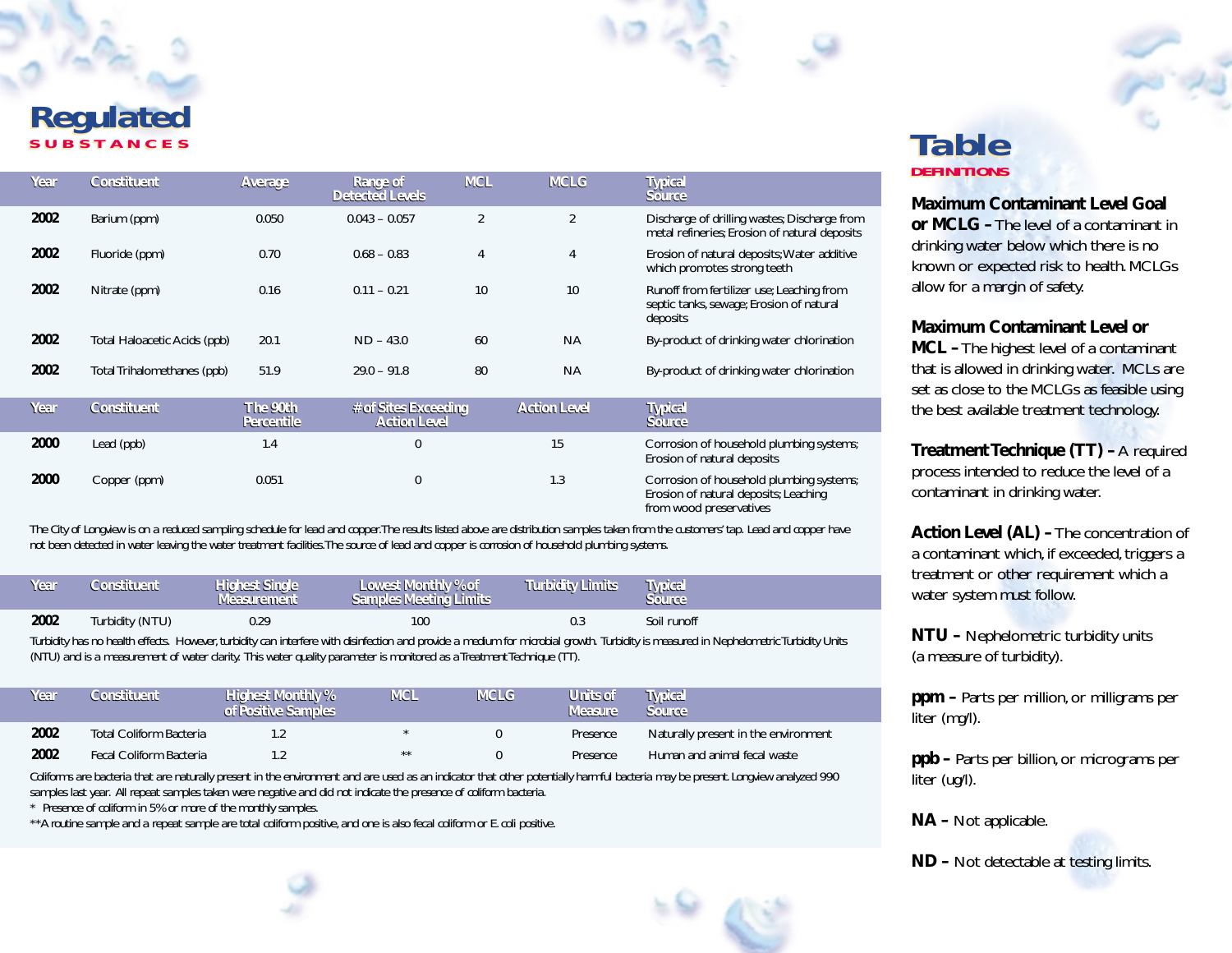# *Unregulated Unregulated* **SUBSTANCES: DISINFECTION BY-PRODUCTS SUBSTANCES: DISINFECTION BY-PRODUCTS**

|  |   | V. |  |
|--|---|----|--|
|  | u |    |  |
|  |   |    |  |
|  |   |    |  |
|  |   |    |  |

| Year                                                                                                                                                                               | Constituent                | Average | Range         | <b>Typical</b><br>Source                  |  |
|------------------------------------------------------------------------------------------------------------------------------------------------------------------------------------|----------------------------|---------|---------------|-------------------------------------------|--|
| 2002                                                                                                                                                                               | Chloroform (ppb)           | 26.7    | $11.3 - 61.5$ | By-product of drinking water chlorination |  |
| 2002                                                                                                                                                                               | Bromodichloromethane (ppb) | 15.7    | $8.0 - 21.3$  | By-product of drinking water chlorination |  |
| 2002                                                                                                                                                                               | Chlorodibromomethane (ppb) | 9.1     | $2.9 - 13.0$  | By-product of drinking water chlorination |  |
| 2002                                                                                                                                                                               | Bromoform (ppb)            | ND      | $0.6 - 1.5$   | By-product of drinking water chlorination |  |
| All four of these substances constitute the total tribolemethanes noromater listed above in the requisted conteminants. Total tribolemethanes are a by product of oblarination and |                            |         |               |                                           |  |

*All four of these substances constitute the total trihalomethanes parameter listed above in the regulated contaminants. Total trihalomethanes are a by-product of chlorination and have an MCL of 80 ppb.*

| 2002 | Dichloroacetic acid (ppb)  | 12.3 | $ND - 25.3$ | By-product of drinking water chlorination |
|------|----------------------------|------|-------------|-------------------------------------------|
| 2002 | Trichloroacetic acid (ppb) | 5.2  | $ND - 16.5$ | By-product of drinking water chlorination |
| 2002 | Dibromoacetic acid (ppb)   | 2.2  | $ND - 4.1$  | By-product of drinking water chlorination |

*All three of these substances constitute the total haloacetic acid parameter listed above in the regulated contaminants.Total haloacetic acids are a by-product of chlorination and have an MCL of 60 ppb.*

*Unregulated Contaminants are those for which the EPA has not established drinking water standards.The purpose of unregulated contaminant monitoring is to assist the EPA in determining the occurrence of unregulated contaminants in drinking water and whether future regulation is warranted.*

# *City of Longview* **DISTRIBUTION SYSTEM** *City of Longview* **DISTRIBUTION SYSTEM**

Under normal operating conditions, both the Cherokee and Sabine River Water Treatment Plants treat and distribute water to elevated and ground storage tanks throughout the city. The east and southeast regions of Longview typically receive water from the Cherokee Water Treatment Plant. The north and west regions of Longview receive water from the Sabine River Water Treatment Plant. Due to changes in demand and normal or emergency maintenance requirements, the typical distribution of water may change and residents may receive water from Cherokee, Sabine, or a mixture of both.

#### *Lake O' the Pines Lake O' the Pines* **WATER TREATMENT PLANT WATER TREATMENT PLANT**

In April 2003, City officials held a dedication ceremony for the Lake O' the Pines Water Treatment Plant representing the completion of a four-component project consisting of a raw water intake structure, <sup>a</sup> 36-inch raw water pipeline approximately 20 miles long, a 10 million gallon per day water treatment plant, and the addition of two treated water distribution lines. The water treatment plant utilizes state-of-the-art ozone disinfection, enhanced coagulation and settling, and dual media filtration processes. Water quality information will be included in the 2003 Water Quality Report.

# *Longview's Sources of Longview's Sources of* **DRINKING WATER DRINKING WATER**

Longview uses surface water from two sources: Lake Cherokee and the Sabine River. The source water assessment has been completed and the report will be available this year. It allows us to focus on our source water protection activities. To monitor water quality in local rivers, streams, and reservoirs, Longview has a Watershed Management Program.We work closely with the Sabine River Authority, Cherokee Water Company, the Texas Railroad Commission, the Texas Commission on Environmental Quality (TCEQ), the Texas Parks and Wildlife Commission, and local industries to monitor the water quality in the Sabine River and Lake Cherokee watershed. We commend the Northeast Texas Municipal Water District for their leadership role in maintaining the integrity of the water quality in the watershed and reservoir and look forward to working with them in the future.



*CITY OF LONGVIEW Lake O' the Pines Water Treatment Plant*